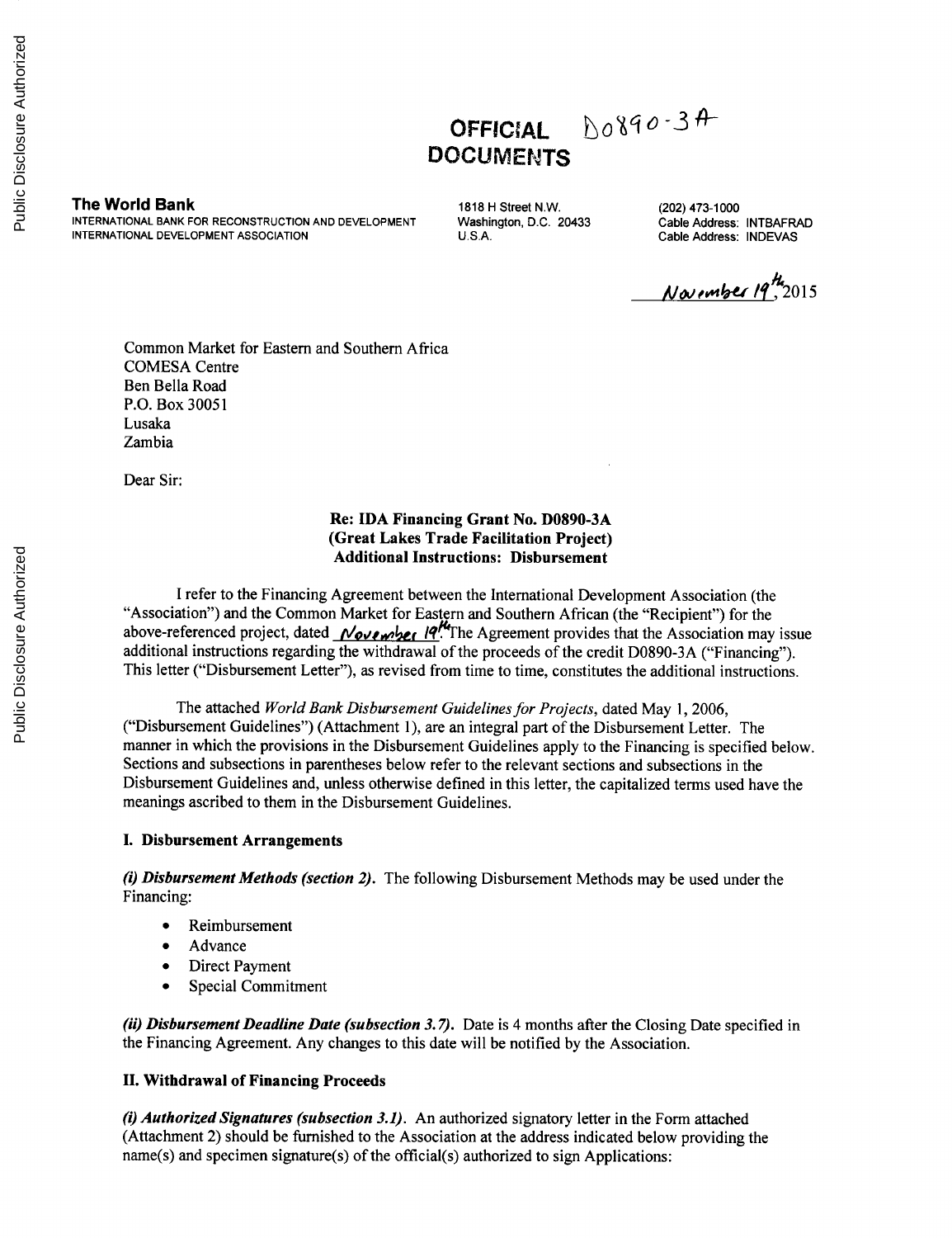International Development Association **1818** H Street, N.W. Washington, **D.C.** 20433 United States of America Attention: The Country Director

*(ii) Applications (subsections 3.2* **-** *3.3).* Please provide completed and signed (a) applications for withdrawal, together with supporting documents, and **(b)** applications for special commitments, together with a copy of the commercial bank letter of credit, to the address indicated below:

> The World Bank, Loan Department 13th Floor Delta Center Menengai Road, Upper Hill P.O. Box **30557-00100** Nairobi Kenya Tel +254 20 **2936 000** Attention: Loan Department

*(iii) Electronic Delivery (subsection 3.4)* The Association may permit the Recipient to electronically deliver to the Association Applications (with supporting documents) through the Association's Client Connection, web-based portal. The option to deliver Applications to the Association **by** electronic means may be effected if: (a) the Recipient has designated in writing, pursuant to the terms of subparagraph (i) of this Section, its officials who are authorized to sign and deliver Applications and to receive secure identification credentials **("SIDC")** from the Association for the purpose of delivering such Applications **by** electronic means; and **(b)** all such officials designated **by** the Recipient have registered as users of Client Connection. **If** the Association agrees, the Association will provide the Recipient with **SIDC** for the designated officials. Following which, the designated officials may deliver Applications electronically **by** completing Form **2380,** which is accessible through Client Connection

(https://clientconnection.worldbank.org). The Recipient may continue to exercise the option of preparing and delivering Applications in paper form. The Association reserves the right and may, in its sole discretion, temporarily or permanently disallow the electronic delivery of Applications **by** the Recipient.

*(iv) Terms and Conditions of Use of SIDC to Process Applications.* **By** designating officials to use **SIDC** and **by** choosing to deliver the Applications electronically, the Recipient confirms through the authorized signatory letter its agreement to: (a) abide **by** the *Terms and Conditions of Use ofSecure Identification Credentials in connection with Use ofElectronic Means to Process Applications and Supporting Documentation* ("Terms and Conditions of Use of Secure Identification Credentials") provided in Attachment **3;** and **(b)** to cause such official to abide **by** those terms and conditions.

*(v) Minimum Value ofApplications (subsection 3.5).* The Minimum Value of Applications is **USD** 200,000.

*(vi) Advances (sections 5 and 6).*

- *\* Type ofDesignatedAccount (subsection 5.3):* Segregated
- *\* Currency ofDesignatedAccount (subsection 5.4):US* Dollars
- *\* Financial Institution at which the Designated Account Will Be Opened (subsection 5.5):*

-2-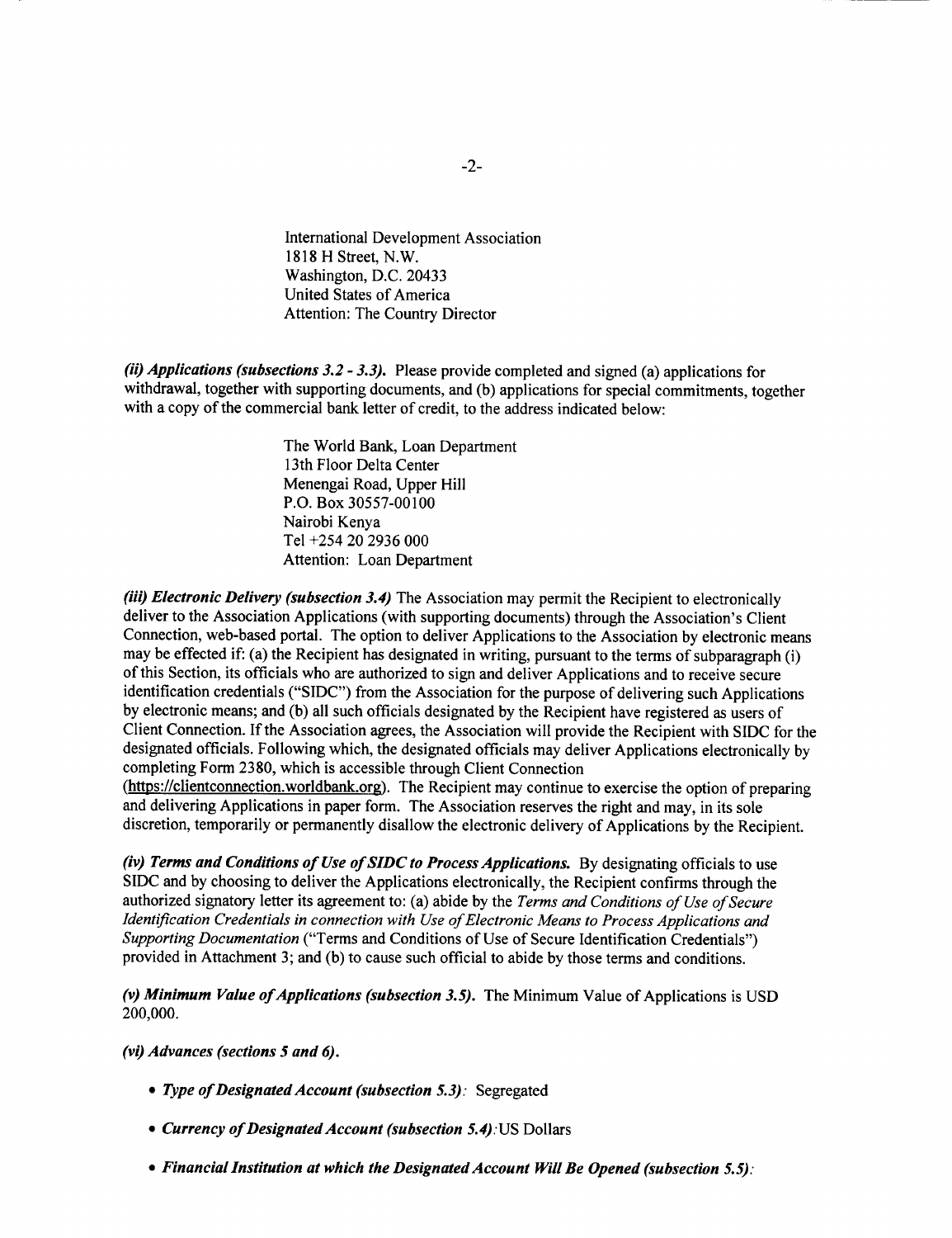Citi Bank Zambia

*Ceiling (subsection 6.1):* Forecast for 2 quarters as provided in the quarterly Interim Financial Report (attachment 4)

#### **III. Reporting on Use of Financing Proceeds**

(i) *Supporting Documentation (section 4).* Supporting documentation should be provided with each application for withdrawal as set out below:

- *\* For requests for Reimbursement and for reporting eligible expenditures paid from the Designated Account:*
	- 0 Interim Financial Report in the form attached (Attachment 4); and
	- o List of payments against contracts that are subject to the Association's prior review, in the form attached (Attachment **5)**
- *\* For requests for Direct Payment and Special Commitment:* records evidencing eligible expenditures, e.g., copies of receipts, supplier invoices and documentary evidence of delivery and acceptance **by** Recipient of contracted goods or services.

#### *(ii) Frequency of Reporting Eligible Expenditures Paid from the Designated Account (subsection 6.3):* **Ouarterly**

#### **IV. Other Disbursement Instructions**

**The** Designated Account **(DA)** will be managed **by** the **PCU.** Funds may be transferred into **a project** (operational) account opened in a commercial bank denominated in Zambian kwacha for payment of project eligible expenditures. The project account will be reported on and its balances will be consolidated into the **DA** balance with each replenishment Withdrawal Application for the **DA.**

#### **V. Other Important Information**

For additional information on disbursement arrangements, please refer to the Disbursement Handbook available on the Association's public website at https://www.worldbank.org and its secure website "Client Connection" at https://clientconnection.worldbank.org. Print copies are available upon request.

From the Client Connection website, you will be able to prepare and deliver Applications, monitor the near real-time status of the Financing, and retrieve related policy, financial, and procurement information.

**If** you have not already done so, the Association recommends that you register as a user of the Client Connection website (https://clientconnection.worldbank.orz). From this website you will be able to prepare and deliver Applications, monitor the near real-time status of the Financing, and retrieve related policy, financial, and procurement information. **All** Recipient officials authorized to sign and deliver Applications **by** electronic means are required to register with Client Connection before electronic delivery can be effected. For more information about the website and registration arrangements, please contact the Association by email at <clientconnection@worldbank.org>.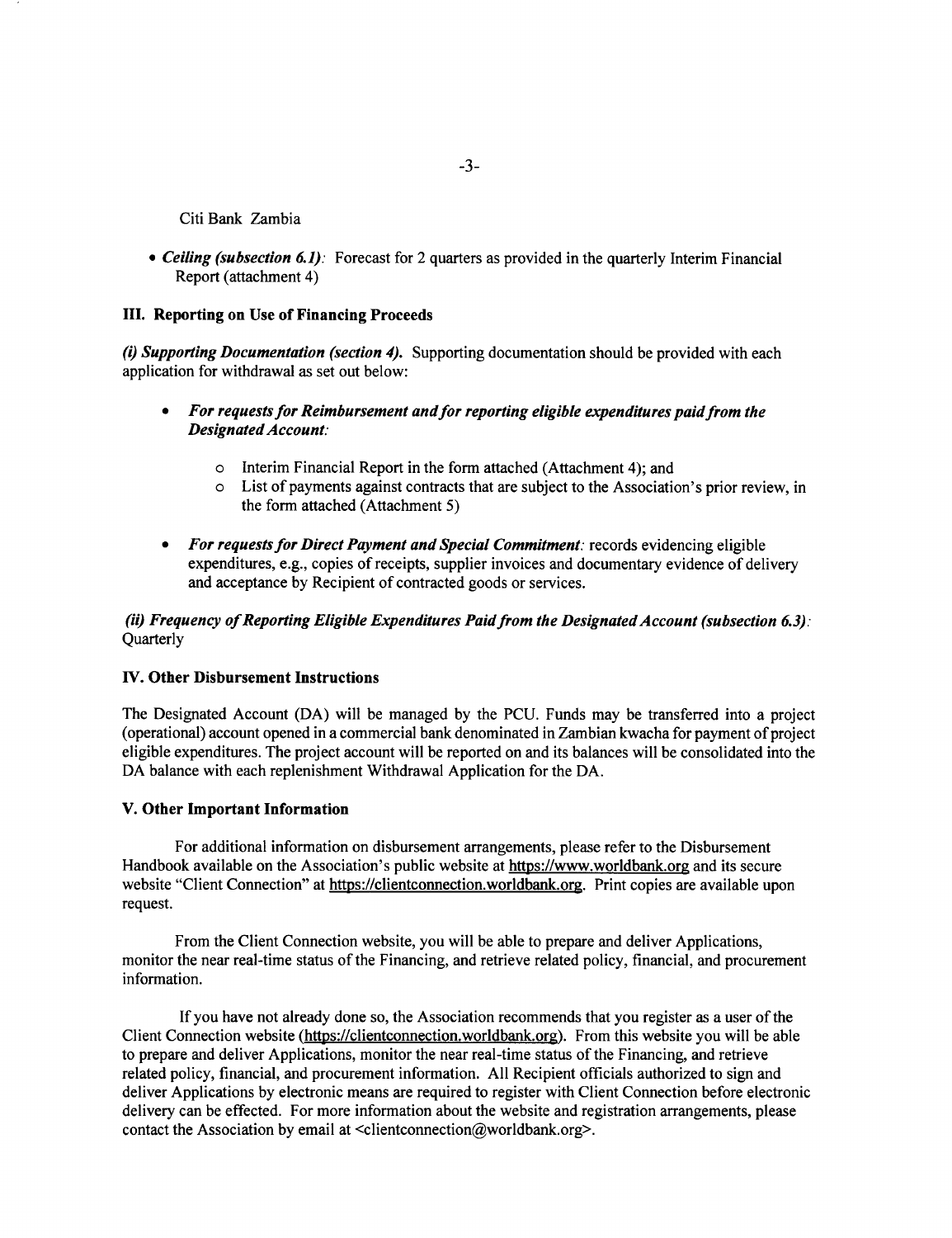**If** you have any queries in relation to the above, please contact Christiaan Nieuwoudt, Finance Officer at the Loan Department service account loa-afr@worldbank.org using the above reference.

Yours sincerely,

Authorzzed Representative Africa Region

Attachments

- **\1.** *World Bank Disbursement Guidelines for Projects,* dated May **1, 2006**
- 2. Form for Authorized Signatures
- **3.** *Terms and Conditions of Use ofSecure Identification Credentials in connection with Use of Electronic Means to Process Applications and Supporting Documentation,* dated March **1, 2013**
- *4.* Form of "IFRs"
- *5.* Form of Payments Against Contracts Subject to the Bank's Prior Review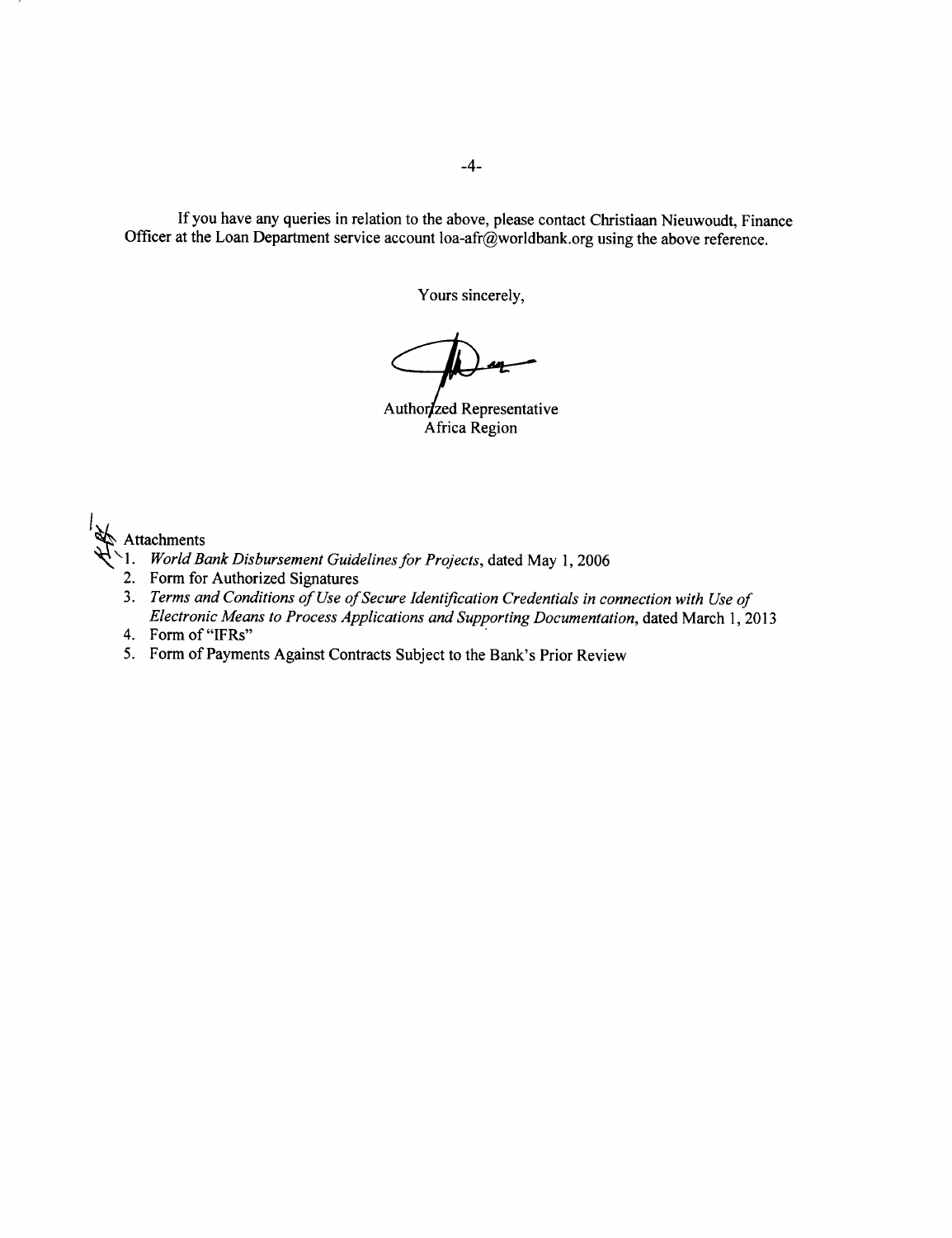# Form of Authorized Signatory Letter [Letterhead] Ministry of Finance [Street address] [City] [Country]

**[DATE]**

The World Bank **1818** H Street, N.W. Washington, **D.C.** 20433 United States of America

Attention: [Country Director]

### Re: **IDA** Grant No. **D0890-3A** (Great Lakes Trade Facilitation Project)

I refer to the Financing Agreement ("Agreement") between the International Development Association (the "Association") and Common Market for Eastern and Southern Africa (the "Recipient"), dated \_\_\_\_\_\_\_\_\_\_\_\_\_\_\_\_\_\_\_\_\_, providing the above Financing. For the **Efficient** (the above Financing. For the providing the above Financing. purposes of Section 2.03 of the General Conditions as defined in the Agreement, any <sup>1</sup>[one] of the persons whose authenticated specimen signatures appear below is authorized on behalf of the Recipient to sign applications for withdrawal [and applications for a special commitment] under this Financing.

For the purpose of delivering Applications to the Association, 2 [each] of the persons whose authenticated specimen signatures appears below is authorized on behalf of the Recipient, acting <sup>3</sup>[individually] <sup>4</sup>[jointly], to deliver Applications, and evidence in support thereof on the terms and conditions specified **by** the Association.

<sup>5</sup>[This confirms that the Recipient is authorizing such persons to accept Secure Identification Credentials **(SIDC)** and to deliver the Applications and supporting documents to

<sup>4</sup> Instruction to the Recipient: Use this bracket only if several individuals must jointly sign each Application; if this is not applicable, please delete. *Please delete this footnote infinal letter that is sent to the Association.*

<sup>5</sup> Instruction to the Recipient: Add this paragraph if the Recipient wishes to authorize the listed persons to accept Secure Identification Credentials and to deliver Applications by electronic means; if this is not appli delete the paragraph. *Please delete this footnote infinal letter that is sent to the Association.*

<sup>&</sup>lt;sup>1</sup> Instruction to the Recipient: Stipulate if more than one person needs to sign Applications, and how many or which positions, and if any thresholds apply. *Please delete this footnote infinal letter that is sent to the Association.*

<sup>&</sup>lt;sup>2</sup> Instruction to the Recipient: Stipulate if more than one person needs to *jointly* sign Applications, if so, please indicate the actual number. *Please delete this footnote infinal letter that is sent to the Association.*

<sup>&</sup>lt;sup>3</sup> Instruction to the Recipient: Use this bracket if any one of the authorized persons may sign; if this is not applicable, please delete. *Please delete this footnote infinal letter that is sent to the Association.*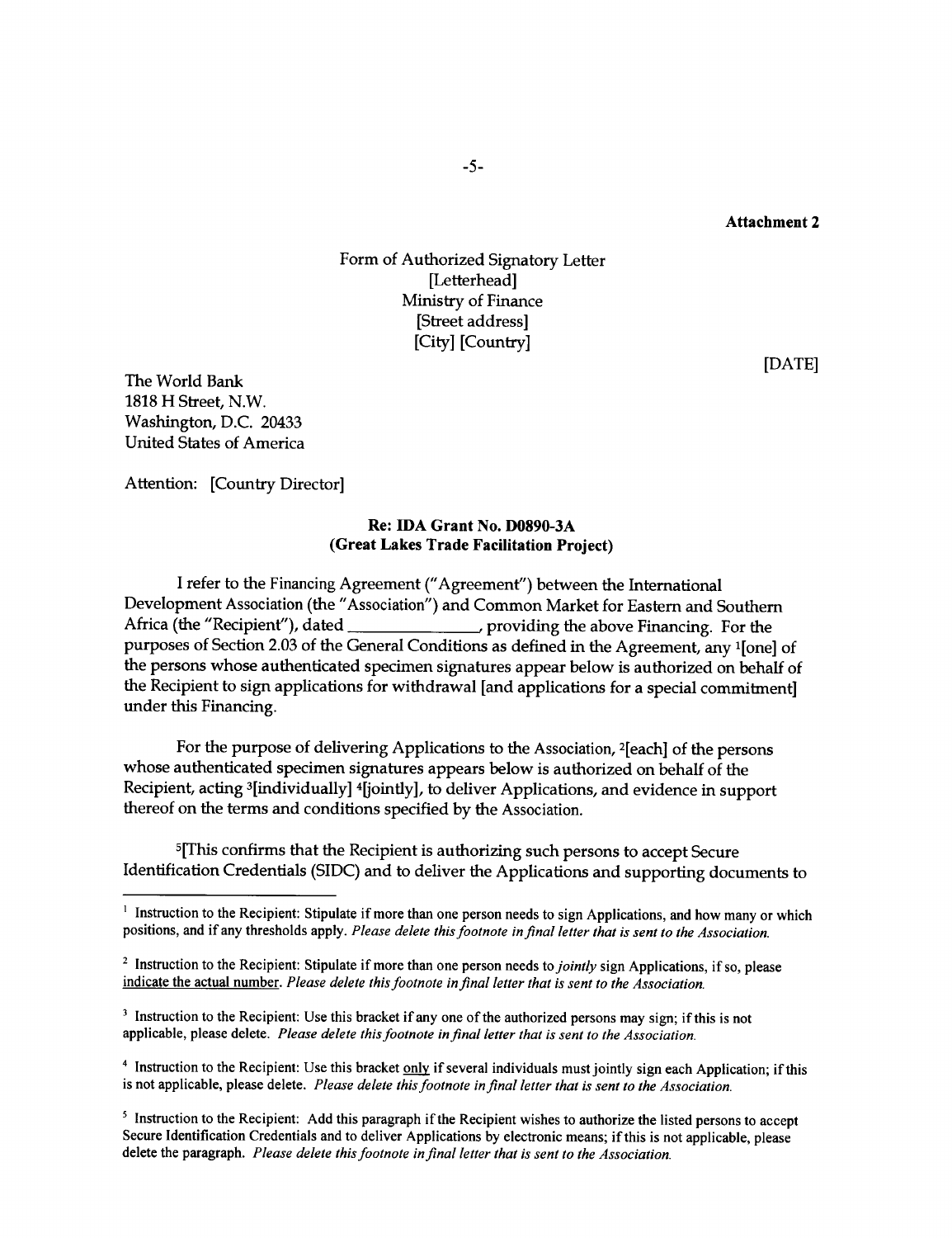the Association **by** electronic means. In full recognition that the Association shall rely upon such representations and warranties, including without limitation, the representations and warranties contained in the *Terms and Conditions of Use of Secure Identification Credentials in connection with Use of Electronic Means to Process Applications and Supporting Documentation* ("Terms and Conditions of Use of **SIDC"),** the Recipient represents and warrants to the Association that it will cause such persons to abide **by** those terms and conditions.]

This Authorization replaces and supersedes any Authorization currently in the Association records with respect to this Agreement.

| [Name], [position] | Specimen Signature: |  |
|--------------------|---------------------|--|
| [Name], [position] | Specimen Signature: |  |
| [Name], [position] | Specimen Signature: |  |

Yours truly,

/ signed **/**

[Position]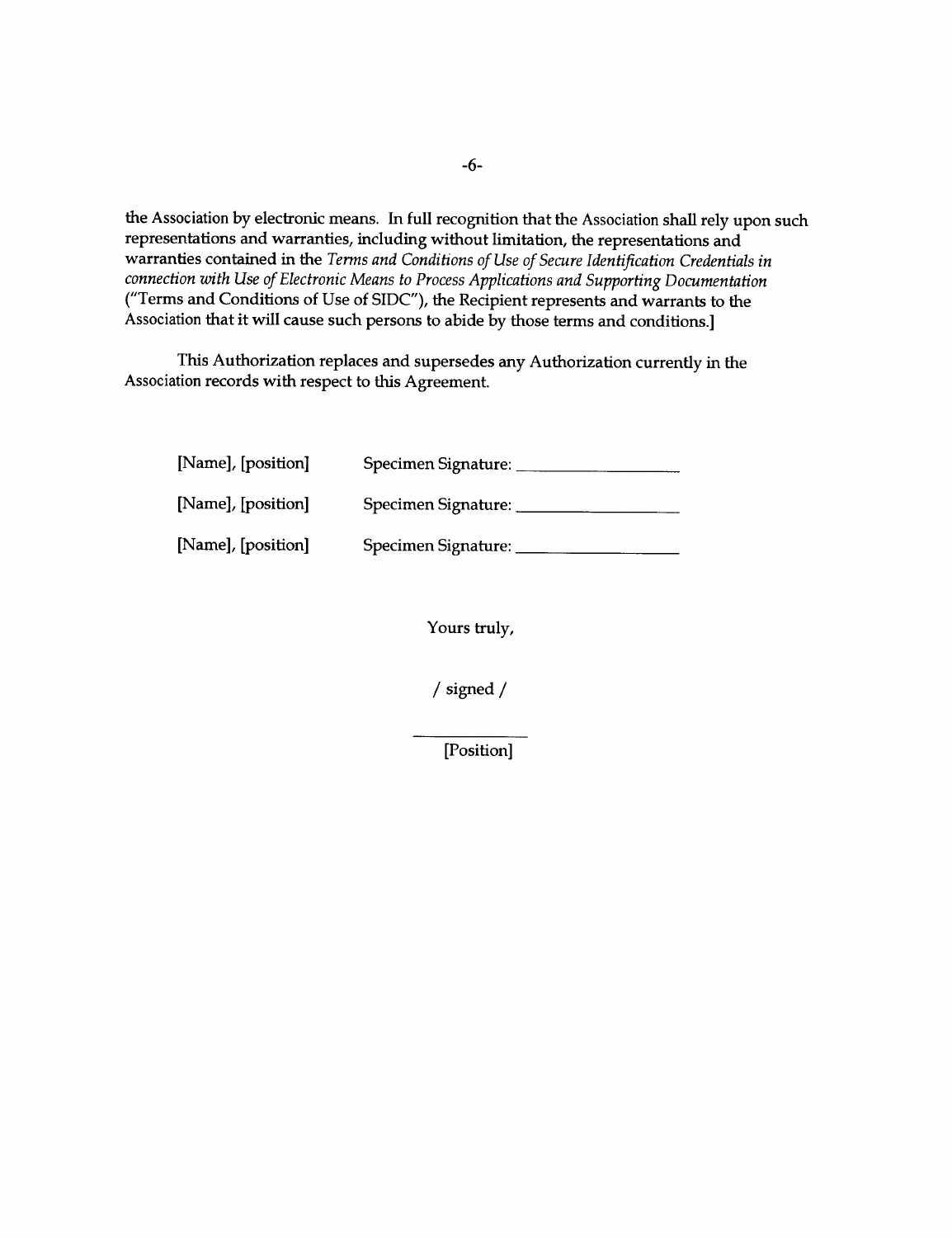**Attachment 3**

### **Terms and Conditions of Use of Secure Identification Credentials in connection with Use of Electronic Means to Process Applications and Supporting Documentation**

March **1, 2013**

The World Bank (Bank)6 will provide secure identification credentials **(SIDC)** to permit the Borrower' to deliver applications for withdrawal and applications for special commitments under the Agreement(s) and supporting documentation (such applications and supporting documentation together referred to in these Terms and Conditions of Use as Applications) to the Bank electronically, on the terms and conditions of use specified herein.

**SIDC** can be either: (a) hardware-based (Physical Token), or **(b)** software-based (Soft Token). The Bank reserves the right to determine which type of **SIDC** is most appropriate.

### **A. Identification of Users**

- **1.** The Borrower will be required to identify in a completed Authorized Signatory Letter **(ASL)** duly delivered to and received **by** the Bank each person who will be authorized to deliver Applications. The Bank will provide **SIDC** to each person identified in the **ASL** (Signatory), as provided below. The Borrower shall also immediately notify the Bank if a Signatory is no longer authorized **by** the Borrower to act as a Signatory.
- 2. Each Signatory must register as a user on the Bank's Client Connection **(CC)** website (https://clientconnection.worldbank.org) prior to receipt of his/her **SIDC.** Registration on **CC** will require that the Signatory establish a **CC** password **(CC** Password). The Signatory shall not reveal his/her **CC** Password to anyone or store or record the **CC** Password in written or other form. Upon registration as a **CC** user, the Signatory will be assigned a unique identifying account name.

### B. **Initialization of SIDC**

- 1. Prior to initialization of **SIDC by** a Signatory, the Signatory will acknowledge having read, understood and agreed to be bound **by** these Terms and Conditions of Use.
- 2. Where a Physical Token is to be used, promptly upon receipt of the Physical Token, the Signatory will access **CC** using his/her account name and **CC** Password and register his/her Physical Token and set a personal identification number **(PIN)** to be used in connection with the use of his/her Physical Token, after which the Physical Token will be initialized for use **by** the Signatory exclusively for purposes of delivering Applications. Where a Soft Token is to be used, the

<sup>6</sup> "Bank" includes IBRD and **IDA.**

<sup>&</sup>quot;Borrower" includes the borrower of an IBRD loan, **IDA** credit, or Project Preparation Facility advance and the recipient of a grant.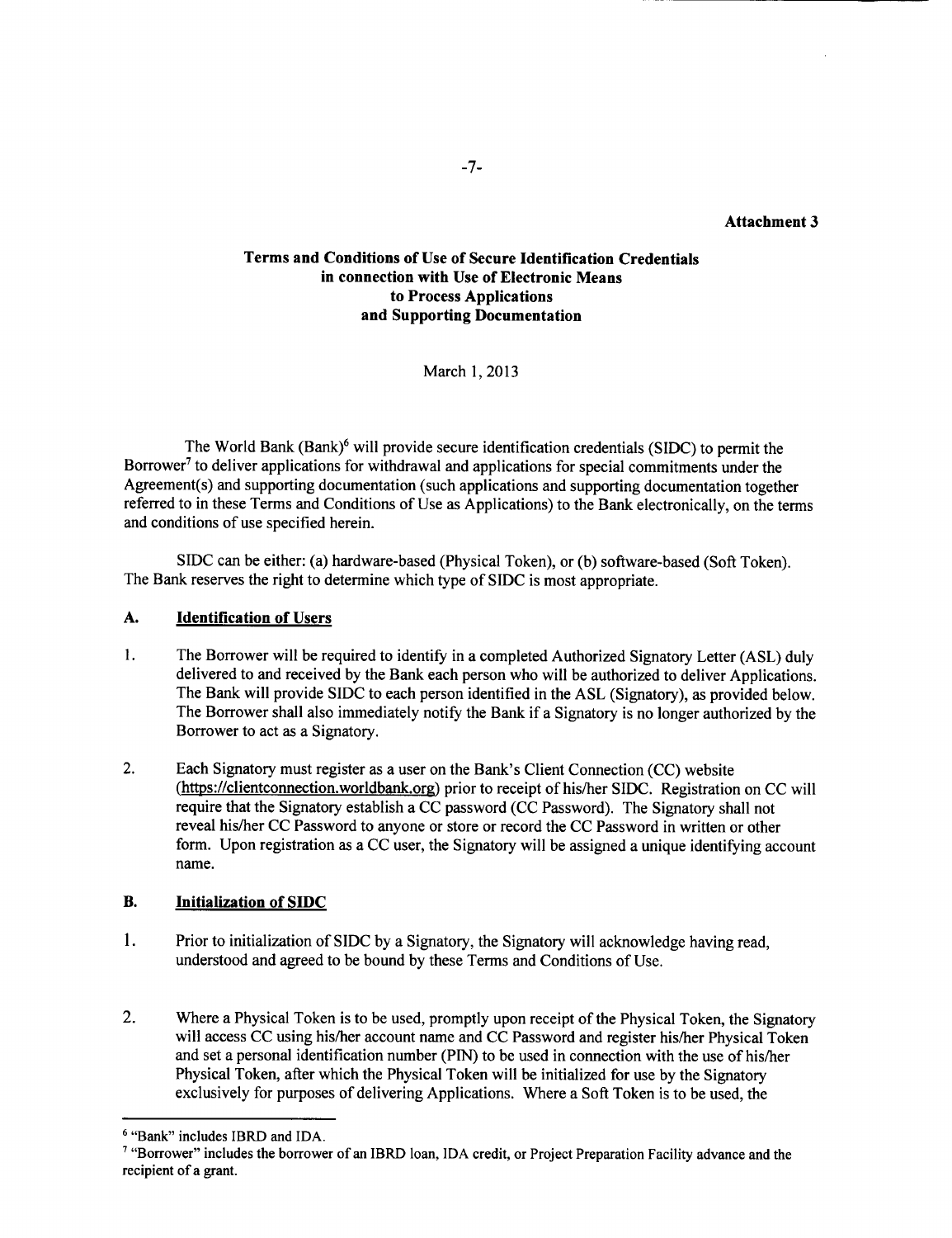Signatory will access **CC** using his/her account name and **CC** Password and set a personal identification number **(PIN)** to be used in connection with the use of his/her Soft Token, after which the Soft Token will be initialized for use **by** the Signatory exclusively for purposes of delivering Applications. Upon initialization of the **SIDC,** the Signatory will be a **"SIDC** User". The Bank will maintain in its database a user account (Account) for each **SIDC** User for purposes of managing the **SIDC** of the **SIDC** User. Neither the Borrower nor the **SIDC** User will have any access to the Account.

**3.** Prior to first use of the **SIDC by** the **SIDC** User, the Borrower shall ensure that the **SIDC** User has received training materials provided **by** the Bank in use of the **SIDC.**

#### **C.** Use of **SIDC**

- $1.$ Use of the **SIDC** is strictly limited to use in the delivery of Applications **by** the **SIDC** User in the manner prescribed **by** the Bank in the Agreement(s) and these Terms and Conditions. Any other use of the **SIDC** is prohibited.
- 2. The Bank assumes no responsibility or liability whatsoever for any misuse of the **SIDC by** the **SIDC** User, other representatives of the Borrower, or third parties.
- **3.** The Borrower undertakes to ensure, and represents and warrants to the Bank (such representation and warranty being expressly relied upon **by** the Bank in granting SIDC) that each **SIDC** User understands and will abide **by,** these Terms and Conditions of Use, including without limitation the following:

#### 4. *Security*

4.1. The **SIDC** User shall not reveal his/her **PIN** to anyone or store or record the **PIN** in written or other form.

4.2. The **SIDC** User shall not allow anyone else to utilize his/her **SIDC** to deliver an Application to the Bank.

4.3. The **SIDC** User shall always logout from **CC** when not using the system. Failure to logout properly can create a route into the system that is unprotected.

4.4. **If** the **SIDC** User believes a third party has learned his/her **PIN** or has lost his/her Physical Token he/she shall immediately notify clientconnection@worldbank.org.

4.5. The Borrower shall immediately notify the Bank at clientconnection@worldbank.org of any lost, stolen or compromised **SIDC,** and take other reasonable steps to ensure such **SIDC** are disabled immediately.

#### *5. Reservation of Right to Disable SIDC*

*5.1.* The Borrower shall reserve the right to revoke the authorization of a **SIDC** User to use a **SIDC** for any reason.

*5.2.* The Bank reserves the right, in its sole discretion, to temporarily or permanently disable a **SIDC,** de-activate a **SIDC** User's Account or both.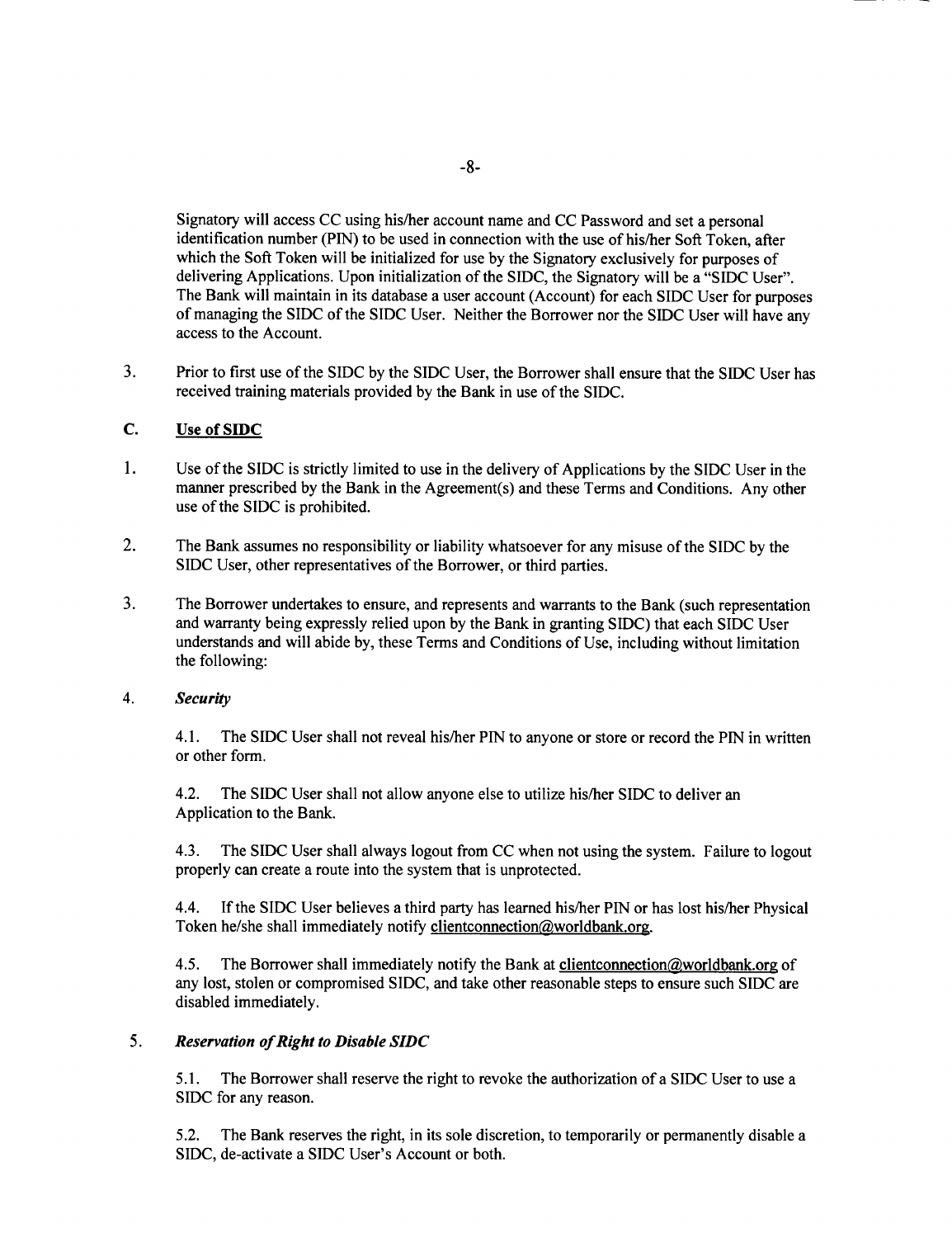# *6. Care of Physical Tokens*

**6.1.** Physical Tokens will remain the property of the Bank.

**6.2.** The Bank will physically deliver a Physical Token to each Signatory designated to receive one in a manner to be determined **by** and satisfactory to the Bank.

**6.3.** Physical Tokens contain delicate and sophisticated instrumentation and therefore should be handled with due care, and should not be immersed in liquids, exposed to extreme temperatures, crushed or bent. Also, Physical Tokens should be kept more than five **(5)** cm from devices that generate electromagnetic radiation (EMR), such as mobile phones, phone-enabled PDAs, smart phones and other similar devices. Physical Tokens should be carried and stored separate from any EMR device. At close range (less than **5** cm), these devices can output high levels of EMR that can interfere with the proper operation of electronic equipment, including the Physical Token.

6.4. Without derogating from these Terms and Conditions of Use, other technical instructions on the proper use and care of Physical Tokens are available at http://www.rsa.com.

### 7. *Replacement*

**7.1.** Lost, damaged, compromised (in terms of 4.5, above) or destroyed Physical Tokens will be replaced at the expense of the Borrower.

**7.2.** The Bank reserves the right, in its sole discretion, not to replace any Physical Token in the case of misuse, or not to reactivate a **SIDC** User's Account.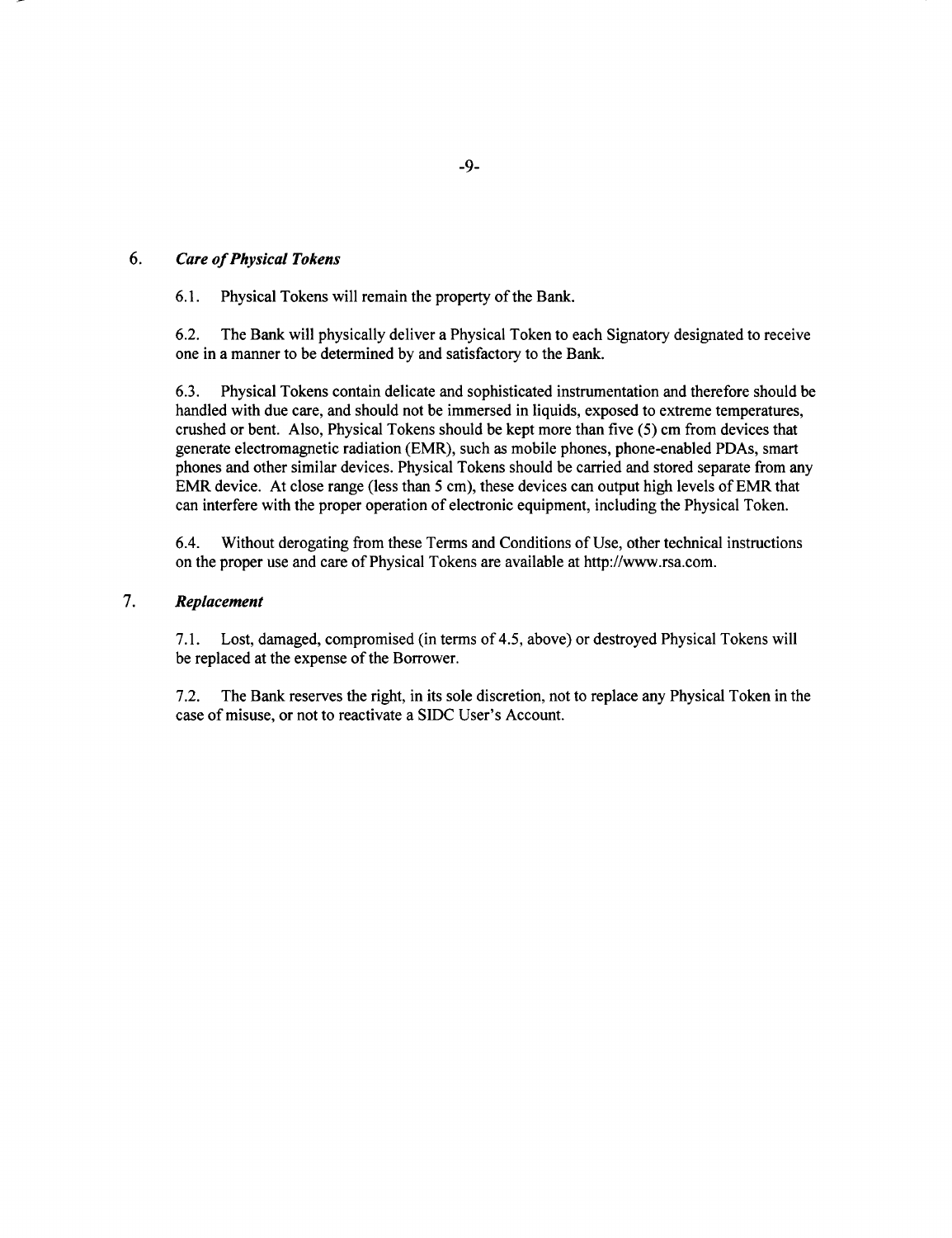IFR format Separaely attached

Attachment 4

**-10-**